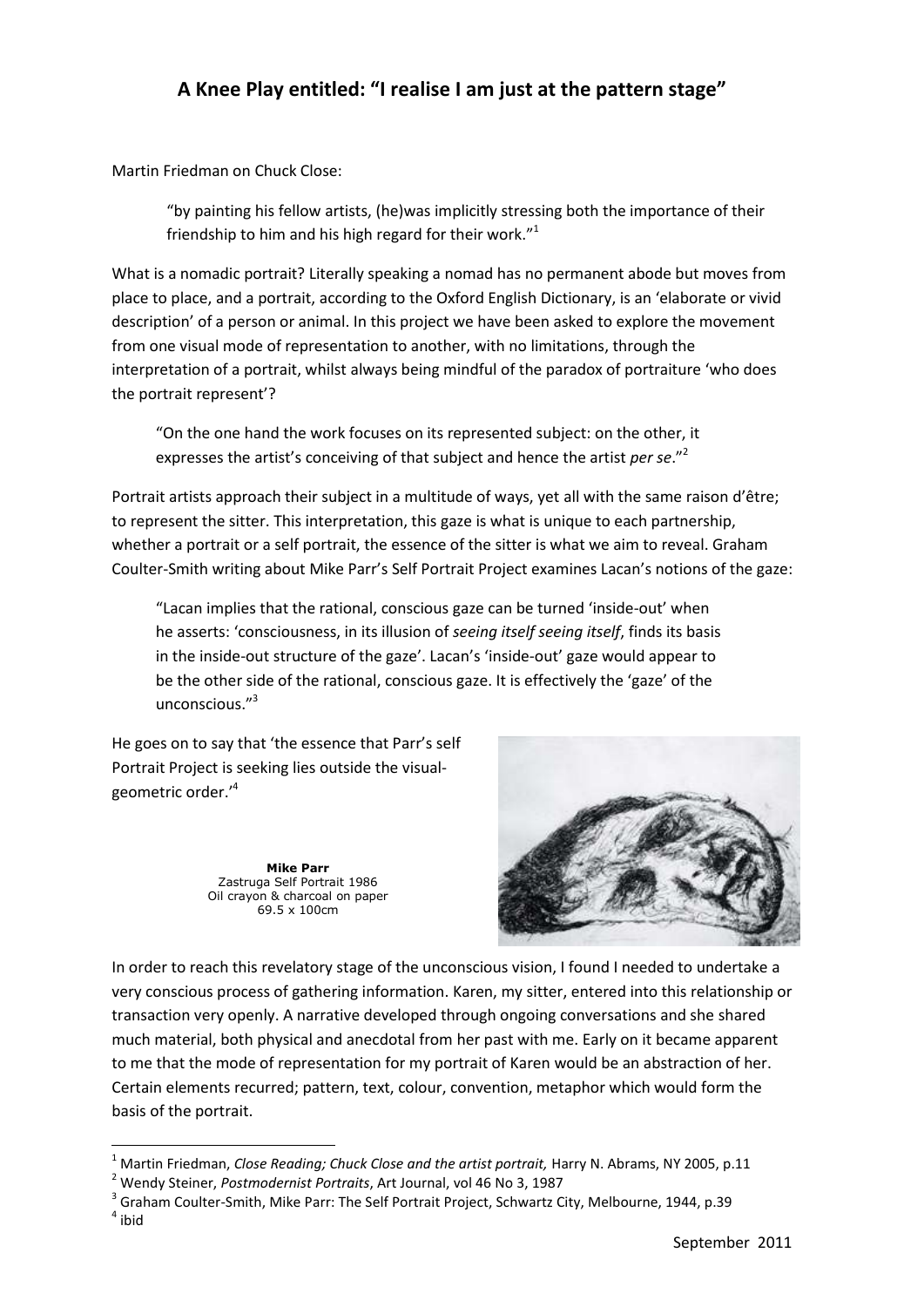

5 Francis Bacon says of Picasso's portraits:

"Picasso was the first person to produce figurative paintings which overturned the rules of appearance; he suggested appearance without using the usual codes, without respecting the representational truth of form, but using a breath of irrationality instead to make representation stronger and more direct; so that form could pass directly from the eye to the stomach without going through the brain"<sup>6</sup>



As my portrait of Karen developed the metaphor I chose for the structure of the work was the concept of pattern.

**Pattern, n**, Excellent example; perfect ideal, model from which thing is to be made, type, sample of cloth etc, decorative design on surface.<sup>7</sup>

These many meanings became embodied in the dress pattern of a "princess" dress, exploring the notions of social ideals, 'happy ever after'. The concept of concealed/revealed became apparent and the idea of layering the dress pattern over paper and embedding the text of our conversations into the two layers took shape. There was a strong somatic or physical element to the making of the work, with movement and dance also becoming embedded into the work.

A constant dialogue went back and forth at each stage with ideas triggered in Karen entering the portrait and then these ideas re-entering Karen's work in a new form. We also experienced a strong synchronicity in everyday life. As the work was progressing I had had the idea that the mythical, symbolic dress, so much a part of Karen's make up and desire, would finally be made, however, interestingly this has not so far eventuated. As more patterns were made, the drawing of the portrait slowed and a fog descended. I felt I had reached a place of limbo, an in between place with the next revelation/development just out of reach.

To quote artist Joan Grounds on the notion of 'information drawings'

'...notations of the most primitive nature, where one puts down the germ of an idea, the first dimensional manifestation of a form or a field, often the trigger to a work...'

Once again the metaphor for pattern emerged dominant; this was just the information or the pattern for what was to come next. I realised I was in a sense in the realm of a Knee Play. As David Byrne explains a Knee Play is the 'joint' that holds together the larger scenes, a sub story, a place where comment can be passed on the larger actions which take place in the acts: an introduction to the next act.

7 Oxford Dictionary

1

<sup>5</sup> Pablo Picasso, *Weeping Woman*, 1937,NGV

<sup>&</sup>lt;sup>6</sup>Francis Bacon, Self-Portrait 1971 <http://www.theartwolf.com/self-portraits/bacon-self-portrait.htm>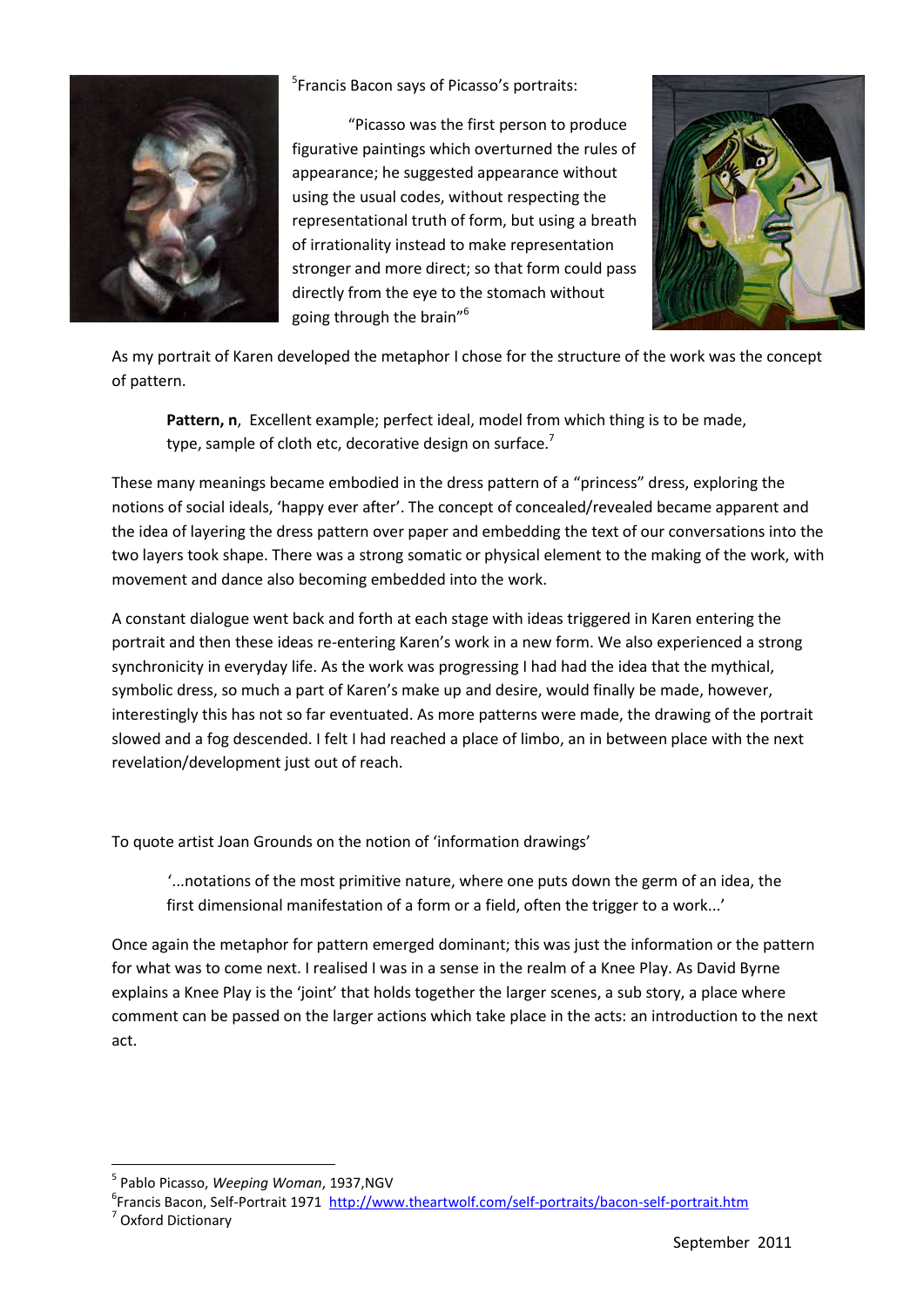The Installation;

**.** 

'One expects new understandings of artistic authorship to appear in artistic collaborations, understandings that may or may not be consistent with the artists' solo productions before they take up collaborative projects. <sup>8</sup>



In some ways the installation of this portrait has also had a nomadic metamorphosis. The first draft of the installation started with the largest pattern centre stage, representing social conditioning, a pattern with a hard tactile quality and a strong visual language of conformity that Karen should fit into and yet the fabric has flaws, it is not 'perfect'. In Karen's words there was a juxtaposition of vulnerability and strength. The remaining pieces, some of whom display the beginnings of a new manipulation or a subversion of the material, were displayed either singly or in groups in a fairly conventional approach.

The off cuts, the remnants of the drawings, were scattered under the table, a space Karen has claimed as her own, a hidden space for experimentation. In some ways I sensed these were the 'true' portrait as they captured the essence unconsciously of what had consciously been made and thus represent the possibility of a new direction. However, I had kept them under the table...

At this point the portrait took its next step. Following long conversations with Karen and Sally we started to play. The off cuts under the table were discovered and questioned and both Karen and I invited Sally to install them. Slowly, piece by piece they took over the walls. The larger, more formal pieces were moved aside and these small, intimate objects took their place. The Patterns took on a 3 dimensional form and the large pieces were reunited with their partners in their own space, inverted and reflected.

<sup>8</sup> Green, Charles. *Third Hand : Collaboration in Art from Conceptualism to Postmodernism*, University of Minnesota Press, Minneapolis, MN, USA, 2001, pg x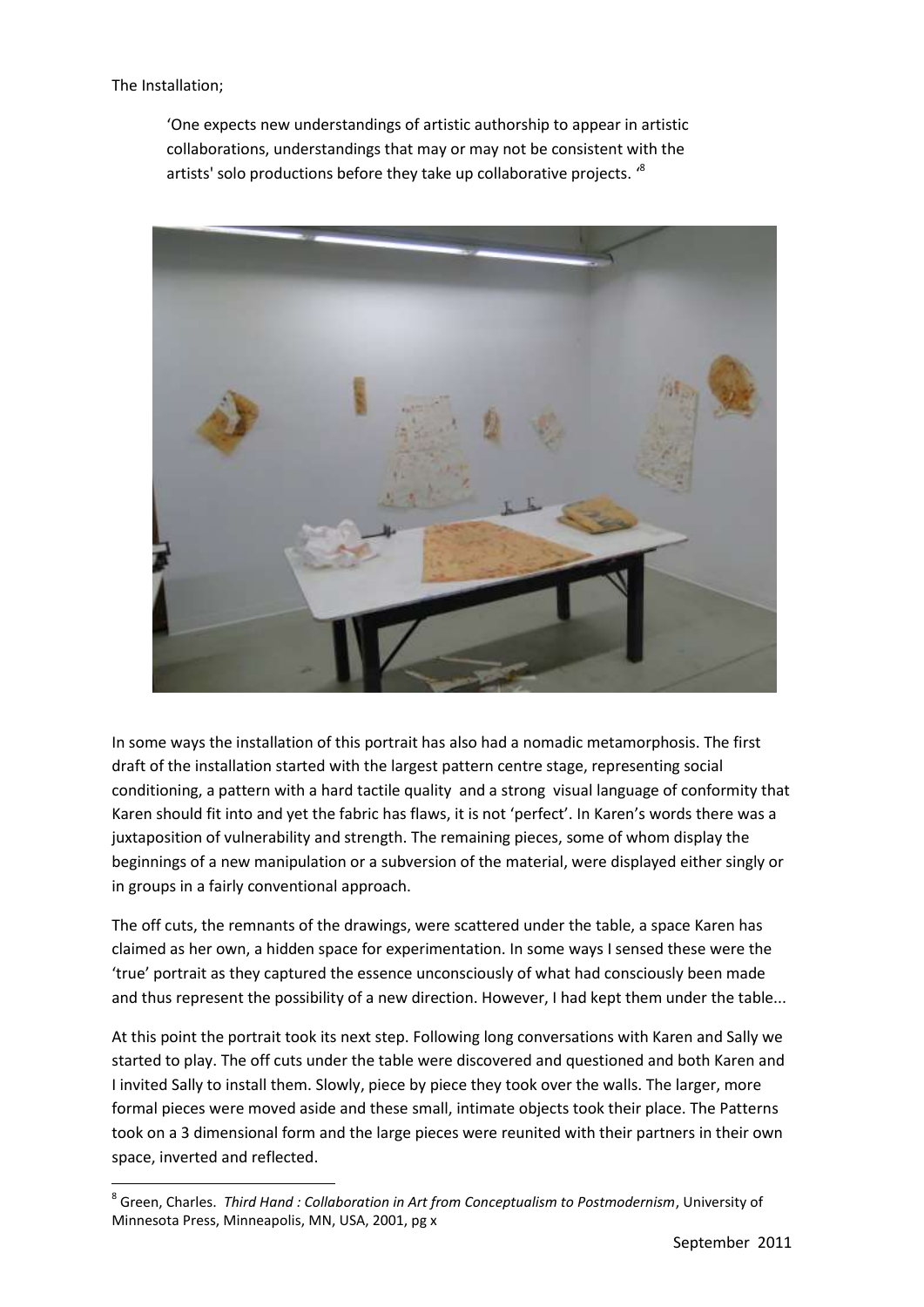



Is this still a portrait of Karen? I believe it is. The recognition of the off cuts by being given a place of importance represents the potential of Karen's ability to metaphorically create her own new pattern; she interpreted it as a visual representation of the power to change her pattern in any way she decides.





One further exciting realisation then emerged, just as this is a portrait of both Karen and me, the installation has sustained the paradoxical nature of portraiture to also become a portrait of Sally, the collaboration has widened, the gaze has deepened, the examination of the sitter has broadened, the nomadic practice has continued.



Initial installation: A portrait of Karen and Annique